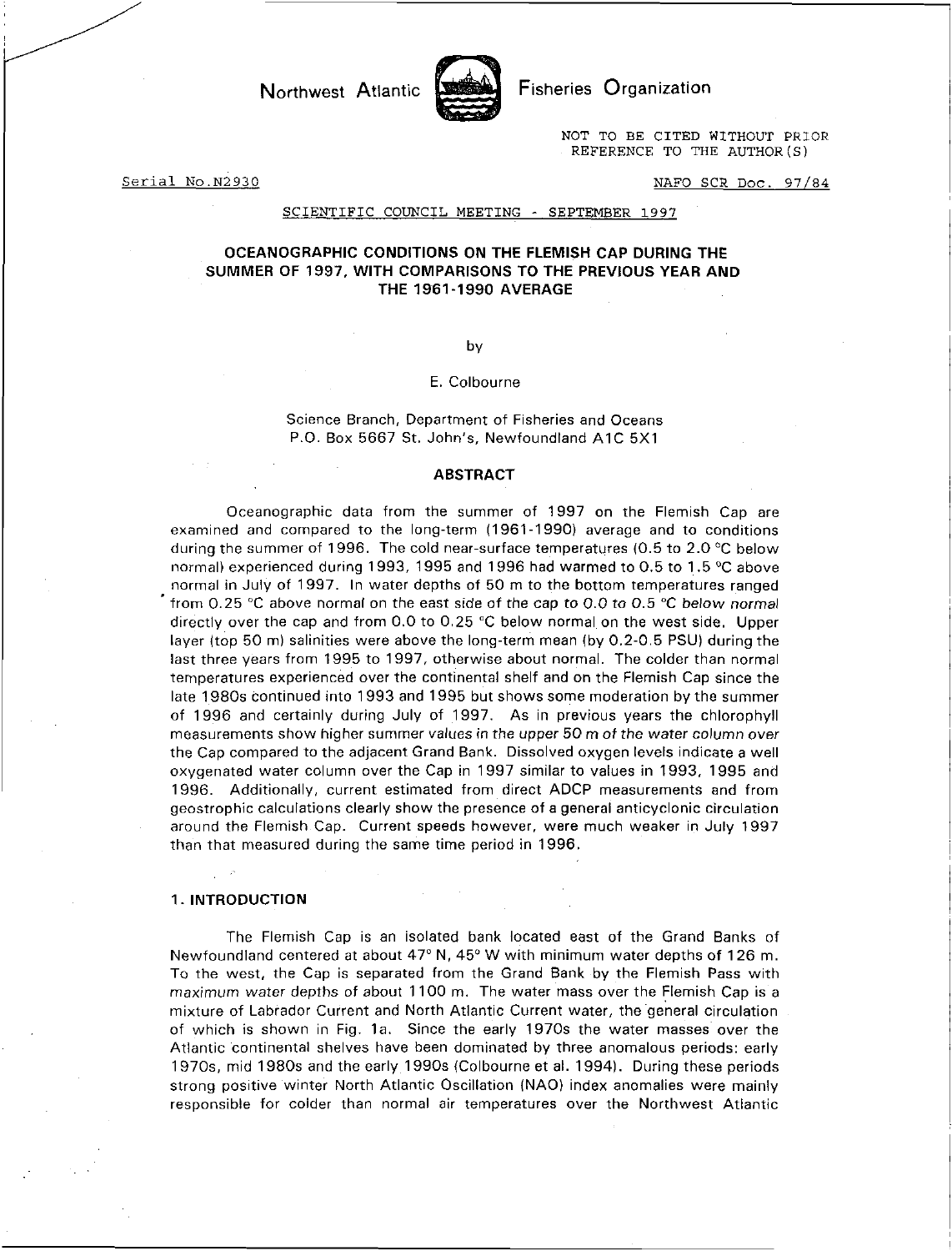resulting in increased ice cover and eventually colder and fresher than normal oceanographic conditions over the continental shelf of Atlantic Canada (Drinkwater et al. 1992). An examination of the time series of historical temperature and salinity data from the Flemish Cap indicated similar conditions existed in the Flemish Cap region as on the adjacent continental shelf (Colbourne 1993).

The monthly mean temperature and salinity along the standard Flemish Cap . Section have been published by Keeley (1981) and includes observations from 1910 to 1980. Spatially averaged temperature and salinity from all available bottle data from 1910 to 1982 over the Flemish Cap area were published by Drinkwater and Trites (1986). Numerous reviews and studies of the physical oceanography around the Flemish Cap were conducted during 'the Flemish Cap Project of the late 1970s and early 1980s (Hays et al. 1978; Bailey 1982; Akenhead 1981). More recent reviews of oceanographic conditions in the region compared 1993 and 1995-1996 observations with the long-term mean and also presented time series of temperature and salinity anomalies at various depths around the Cap (Colbourne 1993; Colbourne 1995; Colbourne 1996). Stein (1996), summarized the most recent studies of oceanographic conditions on the Flemish Cap. Additionally, Cervifio and Prego (1996) presented hydrographic conditions on the Flemish Cap in July of 1996 from a fisheries research survey conducted by the European Union. This review presents an update to these studies by including data up to the summer of 1997.

The report describes oceanographic conditions on the Flemish Cap during the summer of 1997 with a comparison to 1996 conditions and to the long-term mean. based on all available historical data. The normal has been defined as the 30 year period from 1961-1990 in accordance with the convention of the World Meteorological Organization and recommendations of the NAFO Scientific Council. The 1996 and 1997 observations were made by the Department of Fisheries and Oceans on oceanographic surveys in mid July aboard the Canadian Scientific Ship Parizeau. During these surveys oceanographic observations were made along the standard NAFO Flemish Cap transect  $(47° \text{ N})$  as well as several stations along a transect across the northwestern portion of the bank (Fig. 1 b). Measurements included vertical profiles of currents, temperature, salinity, chlorophyll and dissolved oxygen.

# **2. AVERAGE TEMPERATURE AND SALINITY**

The vertical distribution (depth versus horizontal distance from the Avalon Peninsula) of the average temperature and salinity over the Flemish Cap along the standard NAFO transect (47° N) for the period July 1 to July 31, based on all available historical data from 1961-1990 is shown in Fig. 2. An examination of the data distribution for July indicates a bias in the observations towards the latter half of the month. No attempts were made here to adjust the mean for possible temporal biasing arising from variations in the number of observations within the time interval.

The average temperature for July (Fig. 2, upper panel) based on this analysis in the upper water column ranges from 4.0 to 5.0  $^{\circ}$ C at 50 m depth to about 10 to 12 °C near the surface. In deeper water (50 m to the bottom) the temperatures ranges from 2.0 to 4.0 °C in the Flemish Pass area, in the offshore branch of the Labrador current, and from 3.5 to 5.0 °C offshore of the Cap where the influence of the Gulf Stream is evident. The corresponding average salinities (Fig. 2, bottom panel) generally ranges from 33.25 psu near the surface to 34.75 psu near the bottom over the Flemish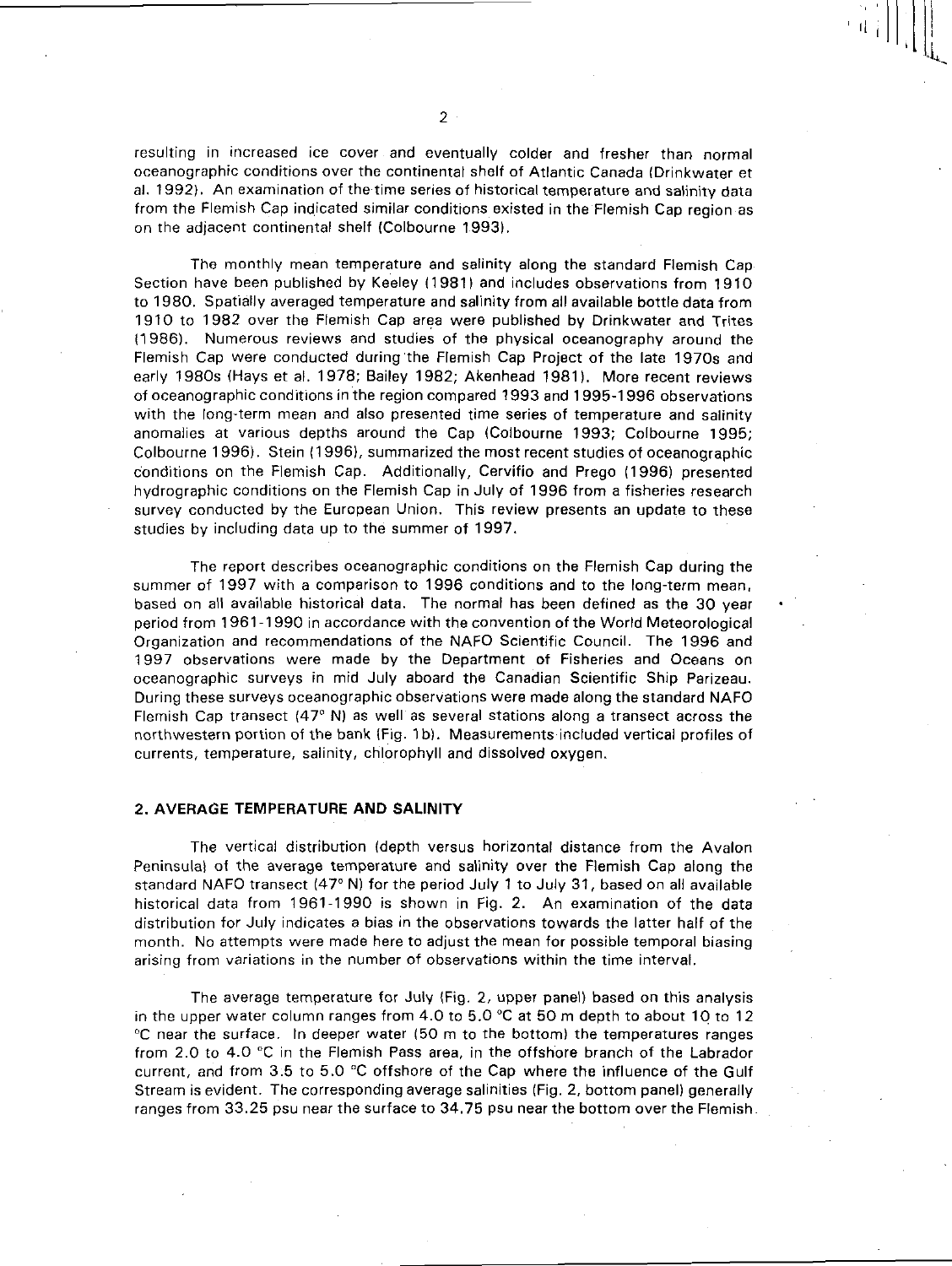Cap in water depths of about 300 m. In water depths greater than 300 m salinities are generally around 34.75 psu.

# 3. 1996 AND 1997 TEMPERATURE AND SALINITY

The vertical temperature distribution in July of 1997 (Fig. 3, bottom panel) along the standard NAFO transect shows temperatures ranging from about 4.0 to 5.0 °C at 50 m depth to about 10 to 12 °C near the surface, about 1.0 to 2.0 °C warmer than 1996 values (Fig. 3, upper panel). In the depth range of 50-100 m temperatures ranged from 4.0 to 2.8 °C along the Flemish' Pass, in the offshore branch of the Labrador current, and about 5.0 to 3.25  $^{\circ}$ C on the Cap. In the depth range of 100 m to the bottom over the Cap temperatures ranged from 3.0 to 3.5 °C.

The vertical distribution of temperature anomalies for 1996 and 1997 over the Flemish Cap are shown in Fig. 4. These anomalies were calculated by subtracting the gridded averaged 1961-1990 data from the current transect data (collected on July 12).' A temporal adjustment of the calculation was made by restricting the historical data in the time period of June 27 to July 26. An examination of the historical data distribution for that time period shows that about 36 % of the 475 profiles were collected before July 12 with a median date of July 17. An examination of the annual temperature cycle over the Flemish Cap indicates that the temperature normally changes by approximately 0.5 °C in the time interval from July 12 to 17 in the near surface layers (0 to 20 m) and about  $0.1 \degree C$  at 50 m depth. This indicates that in near surface areas, where the annual cycle is the strongest, the temperature anomalies may be biased low, assuming normal atmospheric heat flux.

During 1997, upper layer (0-50 m) temperature anomalies (Fig. 4 bottom panel) ranged from 0.5 to 1.5 °C above normal on the Flemish Pass side of the cap, around 0.0 to 1.0 °C above normal over the Cap and from 1 to 2.0 °C above normal on the eastern side of the cap. East of the cap on the continental slope temperatures were 1.0 to 1.5 °C.below normal. These values were considerably warmer than the 1996 values (Fig. 4 top panel). Below the surface layer temperature anomalies ranged from 0.0 to 0.5 °C below normal, similar to 1996 values in some areas however the bottom temperatures on the cap from 150 to 300 m depth were near normal. The positive surface anomalies over the Flemish Cap are in contrast to the generally negative anomalies over most of the Grand Bank during the same time period and the negative anomalies experienced over the cap in July of 1993, 1995 and 1996.

The vertical distribution of salinities for July of 1997 (Fig. 5, bottom panel) show values ranging from less than 33.25 psu near the surface in the Flemish Pass, where the influence of the Labrador current is felt, to between 33.75 to 34.0 psu across the Cap in the upper 50 m, somewhat higher than the 1996 values (Fig. 5, upper panel). In the depth range of 50 m to the bottom salinities generally ranged from 34.0 to 34.75 psu.

The corresponding salinities anomalies in both 1996 and 1997 were similar, with a saltier than normal (by 0.2 to 0.6 psu) surface layer (0 to 50 m thick) across the Cap (Fig. 6). In the depth range of 50 m to the bottom over the cap anomalies were slightly positive in 1997 and slightly negative in 1996. In the deeper water of the Flemish Pass and on the continental slope to the east of the cap values were near normal. In contrast, 1993 salinities in the upper layer over the Cap were slightly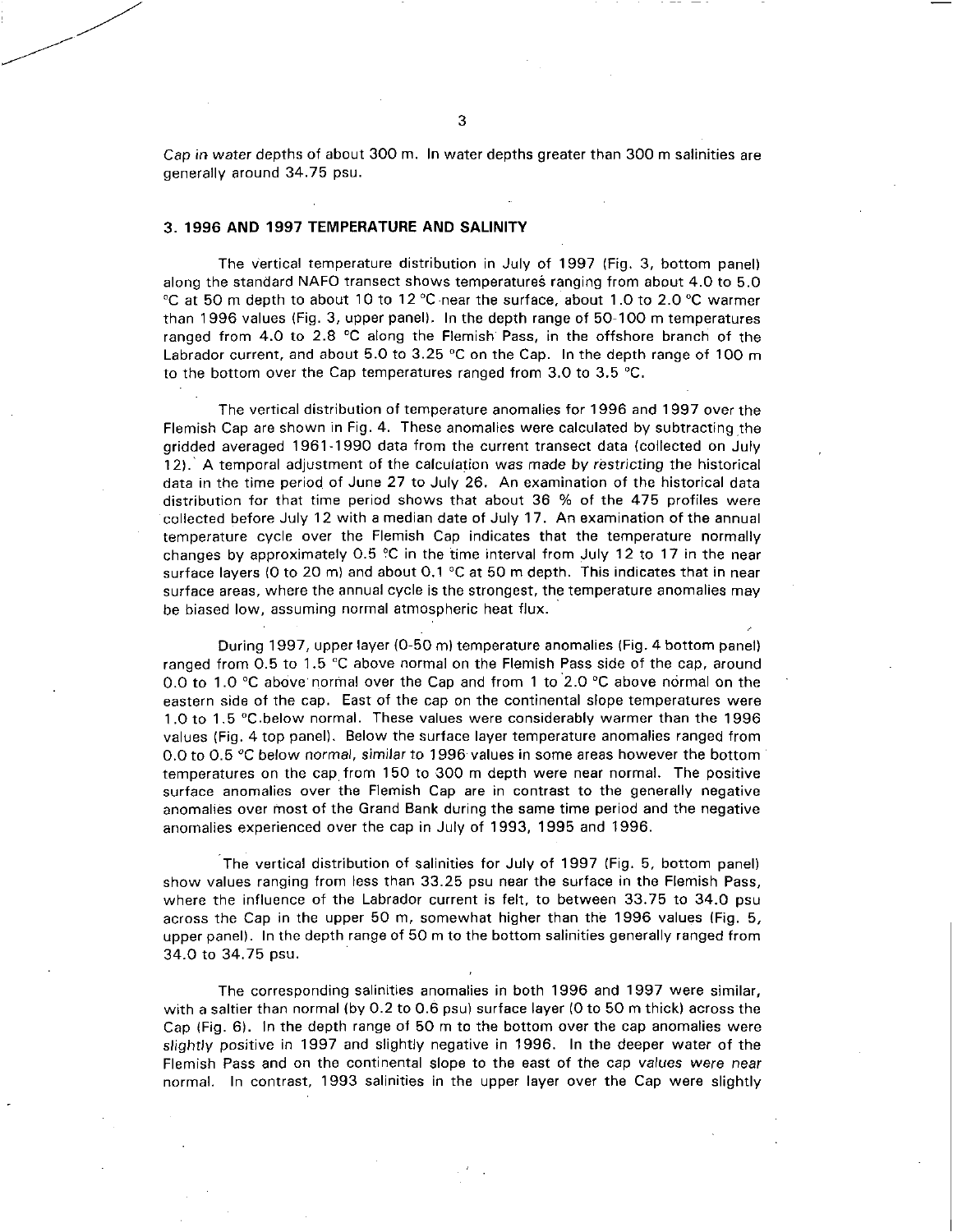fresher than normal by 0.2 to 0.3 psu (Colbourne 1993).

## **4. 1997 CHLOROPHYLL AND DISSOLVED OXYGEN**

The vertical distributions of chlorophyll and dissolved oxygen saturation for July of 1997 along the standard NAFO transect across the Flemish Cap are shown in Fig. 7. These data were collected in conjunction with the temperature and salinity data using a YSI type polarographic element dissolved oxygen sensor and a fluorometer interfaced to a Seabird-9 CTD system. The oxygen sensor was factory calibrated at zero and air-saturated water oxygen levels and also field calibrated by taking water samples at standard depths. The oxygen levels of the samples were determined by semi-automated analytical chemistry using a modified Winkler titration technique. The sensor readings were then corrected by using a least-squares fit of the titration measurements to the electronic sensor measurements. No field calibrations were applied to the chlorophyll measurements presented here.

The chlorophyll concentrations show relatively high values over the Flemish Cap compared to over the adjacent Grand Bank during 1997, 1996 and 1995 (Colbourne 1996). The higher values were confined to a surface layer from 0 to 50 m depth (Fig. 7, top panel). The higher chlorophyll values over the Flemish Cap during mid summer appear to be a common occurrence and may indicate a delayed or extended offshore plankton bloom relative to the Newfoundland Shelf areas.

Dissolved oxygen levels during 1997 were about 7.0 m1/I in the upper 100 m of the water column over the Flemish Pass area and from 7.0 to 6.5 in water depths from 100 m to the bottom over the bank. The corresponding oxygen saturations (Fig. 7, bottom panel) ranged from 97.5 to 110 % from the surface to about 50 m depth and from 90 to 97 % in the depth range of 50 m to the bottom. The super saturated values in the top 50 m of the water column correspond to the high chlorophyll concentrations encountered over the Flemish Cap. These saturation levels are similar to that observed during 1995 and 1996 and indicate a well oxygenated water column.

# **5. CIRCULATION**

The general circulation in the Flemish Cap region consists of the offshore branch of the Labrador Current which flows through the Flemish Pass more or less trapped to the Grand Bank side of the continental slope area and a jet that flows to the east, north of the cap. To the south the Gulf stream flows to the northeast merging with the Labrador current to form the North Atlantic current (Fig. 1a). In the absence of strong wind forcing the circulation over the Flemish Cap is dominated by a topographically induced anticyclonic gyre over the central portion of the bank (Kudlo et al. 1984; Ross 1981). The stability of this circulation pattern may influence the retention of ichthyoplankton on the bank and is probably a factor in •determining the year-class strength of various fish species such as cod and redfish (Kudlo and Borovkov 1977; Kudlo and Boytsov 1979); this hypothesis however, has never been investigated in detail.

From 1993 to 1997 (except 1994) mid July currents on the Flemish Cap were measured with hull-mounted 150 kHz RDI acoustic Doppler current profilers (ADCP) at a spatial resolution of 4.0 m vertically by approximately 1.5 km horizontally.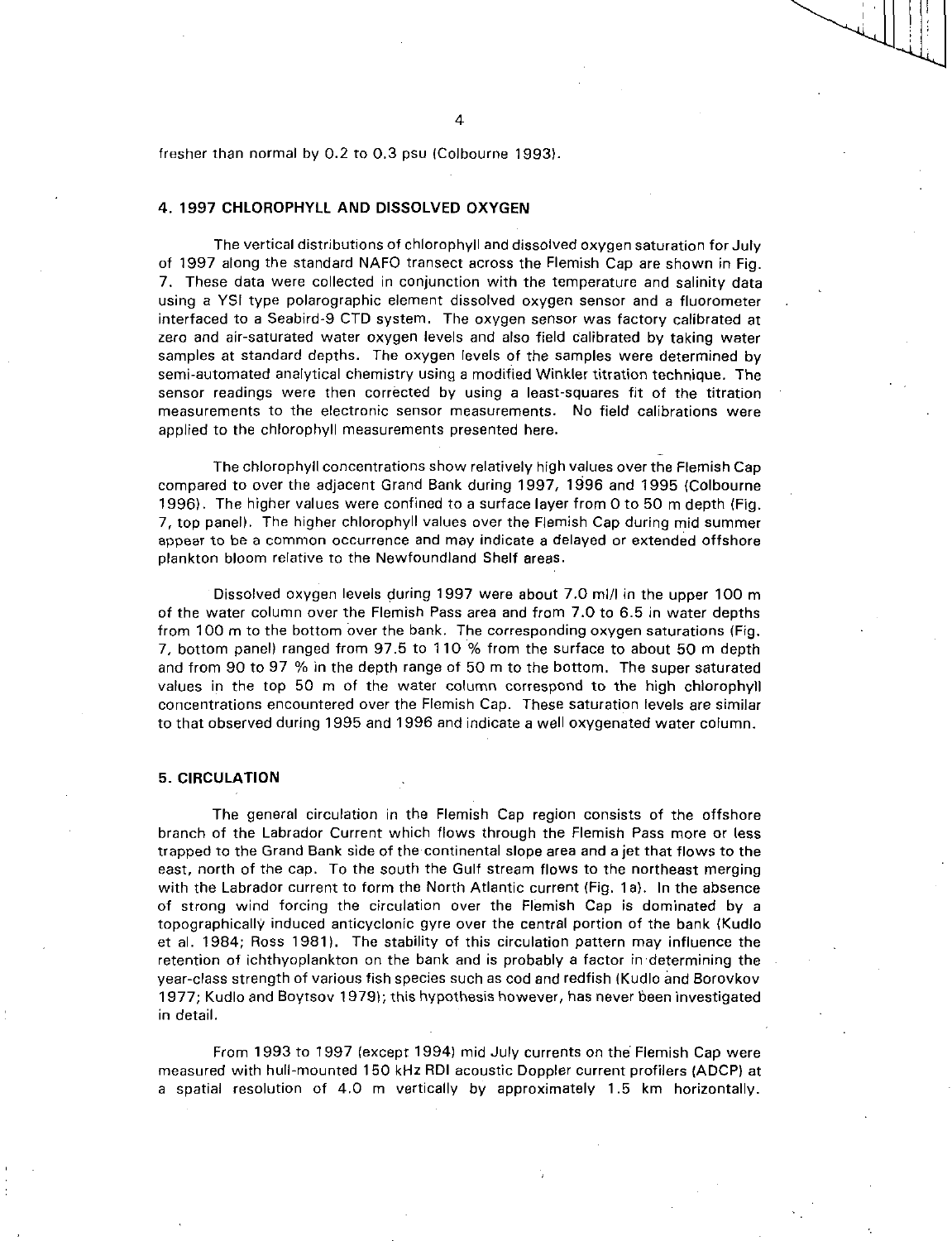Measurements were restricted to water depths less than 500 where bottom referencing was possible. The useful range of the 150 kHz ADCP for current measurements in this area is about 10 to 300 m depth. The circulation around the Flemish Cap is predominately anticyclonic in all surveys since 1993 with typical recirculation times ranging from 50 to 70 days. Figure 8 shows a vertical cross-section of the north-south currents over the Flemish Cap during July of 1996 and 1997 along the 47° N line. The 1997 measurements show a northward component ranging from 2.5 to 10 cm/s over the shoreward portion of the Cap in the Flemish Pass area and over the cap in water depths below 50 m depth. In the surface layer and east of the cap currents were generally southward with speeds ranging from 2.5 to 10 cm/s. In general these measurements indicate a much weaker circulation than that observed in 1996 (Fig. 8, top panel) currents were in excess of 25 cm/s.

The anticyclonic motion of the water mass around the Flemish Cap was first described by Kudlo *and Burmakin (1972),* Kudlo *and Borovkov (1975) and Kudlo et al.*  (1984) using geostrophic currents estimated from density measurements. The geostrophic currents perpendicular to the 47° N line estimated from the density data collected during 1996 and 1997 are shown in Fig. 9. These calculations which are referenced to 300 meters, or the bottom, in water depths less than 300 m, show the well known features of the circulation. The strong baroclinic component of the offshore branch of the Labrador Current shoreward of the cap, the general anticyclonic circulation around the cap and the northward flowing water of the North Atlantic Current east of the cap are all evident. The results however differ significantly from the direct current measurements made with the ADCPs, thus showing the potential importance of wind driven and tidal currents on the Flemish Cap. Finally, both the directly measured currents and the geostrophic estimates show considerable variability between different years, for example, the 1997 geostrophic currents indicate a much weaker anticyclonic gyre than the 1996 results.

### **ACKNOWLEDGEMENTS**

I thank C. Fitzpatrick, D. *Senciall,* P. Stead, *J. Walpert and* S. Kennedy of the oceanography section at the Canadian Northwest Atlantic Fisheries Center for a professional job in data collection and processing and for computer software support. **<sup>I</sup>**would also like to thank the captain and crew of the CSS Parizeau for field support.

#### **REFERENCES**

Akenhead, S. 1981. Local Sea-surface temperature and Salinity on the Flemish Cap. NAFO SCR Doc. 87/66, Ser. No. N426 20 p.

Bailey, W.B., 1982. A Time-series of Sea-surface Temperature on the Flemish Cap, 1962-81. NAFO SCR Doc. 82/4, Ser. No. N489 7 p.

Cervifio, S. and R. Prego. 1996. Hydrographic Conditions on the Flemish Cap in July 1996. NAFO SCR Doc. 97/17, Ser. No. N2847 13 p.

Colbourne, E.B. S. Narayanan, and S. Prinsenberg. 1994 Climate Change and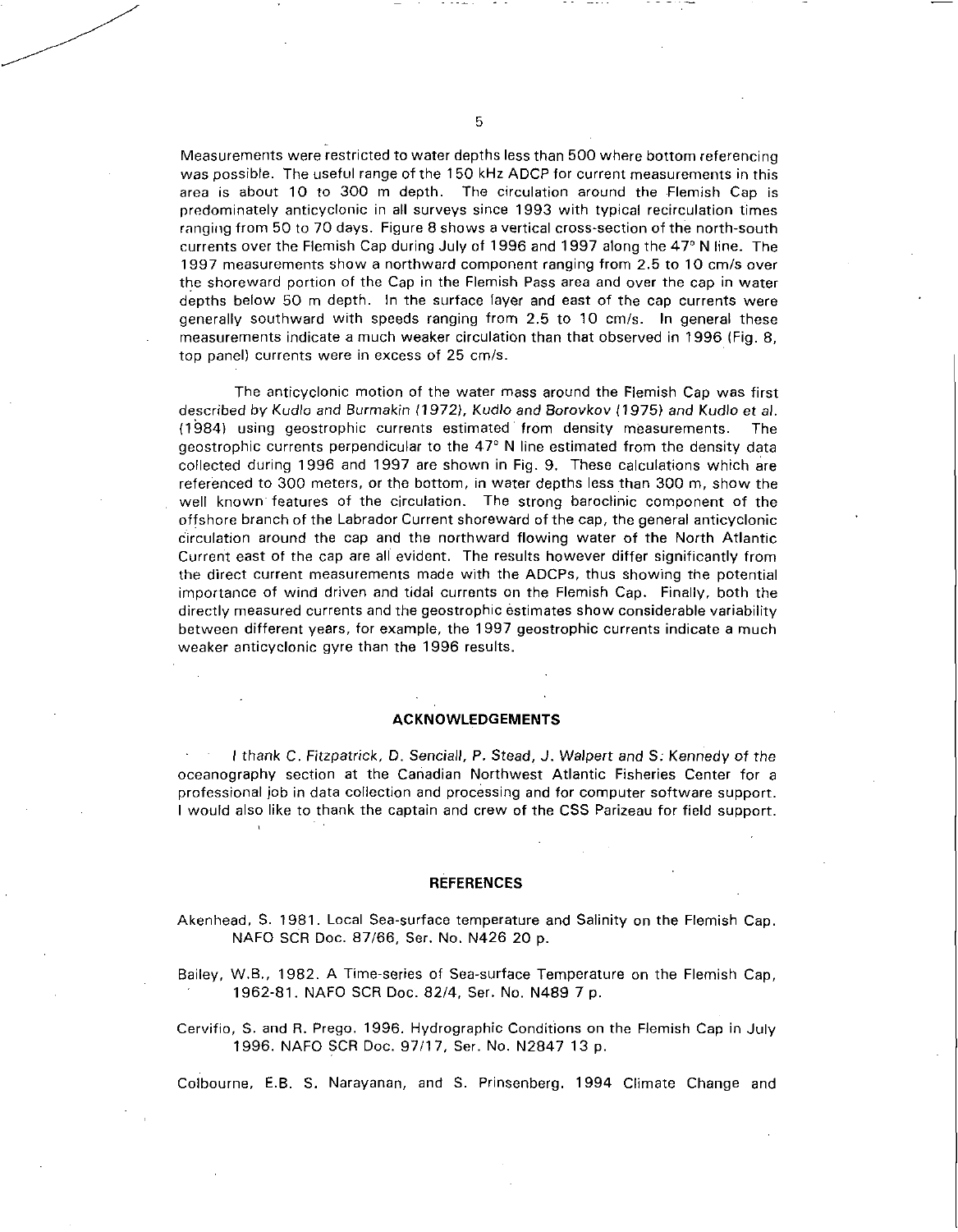Environment Conditions in the Northwest Atlantic during the period 1970- 1993. ICES mar. Sci. Symp.; 198:311-322,

- Colbourne, E. 1993. Oceanographic Conditions on the Flemish Cap During the Summer of 1993, with Comparisons to the Long-Term Average. NAFO SCR Doc. 93/107, Ser. No. N2300 36p.
- Colbourne, E. 1995. Oceanographic Conditions on the Flemish Cap During the Summer 1995, with Comparisons to the 1961-1990 Average. NAFO SCR Doc..95/102, Ser. No. N2625 12p.
- Colbourne, E. 1996. Oceanographic Conditions on the Flemish Cap During the Summer 1996, with Comparisons to the Previous Year and the 1961-1990 Average. NAFO SCR Doc. 96/87, Ser. No. N2770 12p.
- Drinkwater, K. F., and R. W. Trites. 1986. Monthly means of temperature and salinity in the Grand Banks region. Can. Tech. Rep. Fish. Aquat. Sci. 1450:iv + 111 p.
- Drinkwater, K. F., B. Petrie and S. Narayanan. 1992. Overview of Environmental Conditions in the Northwest Atlantic in 1991. NAFO SCR Doc. 92/73, 36p.
- Hays, R. M., D.G. Mountain, and T.C. Wolford. 1978, Physical oceanography and the abiotic influence on cod recruitment in the Flemish Cap region. ICNAF Res. Doc. 77/54, Ser. No. 5107, 33p.
- Keeley, J.R., 1981. Mean conditions of potential temperature and salinity along the standard Flemish Cap Section. Mar. Environ. Data Serv. Tech. Rep. No. 9: 148 pp.
- Kudlo, B.P., V.A. Borovkov and N.G. Sapronetskaya. 1984. Water Circulation Patterns on the Flemish Cap from Observations in 1977-82. NAFO Sci. Coun. Studies, 7:27-37.
- Kudlo, B.P., and V.V. Burmakin. 1972. Water Circulation in the South Labrador and Newfoundland areas in 1970-71. ICNAF Redbook 1972 (iii):22-33.
- Kudlo, B.P., and V. A. Borovkov. 1975. Circulation of waters in the ICNAF area in 1973-1974. ICNAF Res. Doc. No. 79, Serial No. 3506, 12 p.
- Kudlo, B.P., and V.A. Borovkov. 1977. Hydrological regime of the Labrador current and reproduction of commercial fishes. Syezd Sovetskikh Okeanologov, Tezisy Dokladov, Moskva vyp. ii:133-134.
- Kudlo, B.P., and V. D. Boytsov. 1979. The effect of water dynamics on year-class strength of cod on Flemish Cap. ICNAF Sel. Papers, 5: 7-9.
- Ross, C.K., 1981. Drift of Satellite-tracked Buoys on the Flemish Cap, 1970-80. NAFO Sci. Counc. Studies, No. 1: p47-50.
- Stein, M. 1996. Flemish Cap A review on Research Activities with Focus on Oceanographic Conditions. NAFO Sci. Coun. Studies, 25:1-24.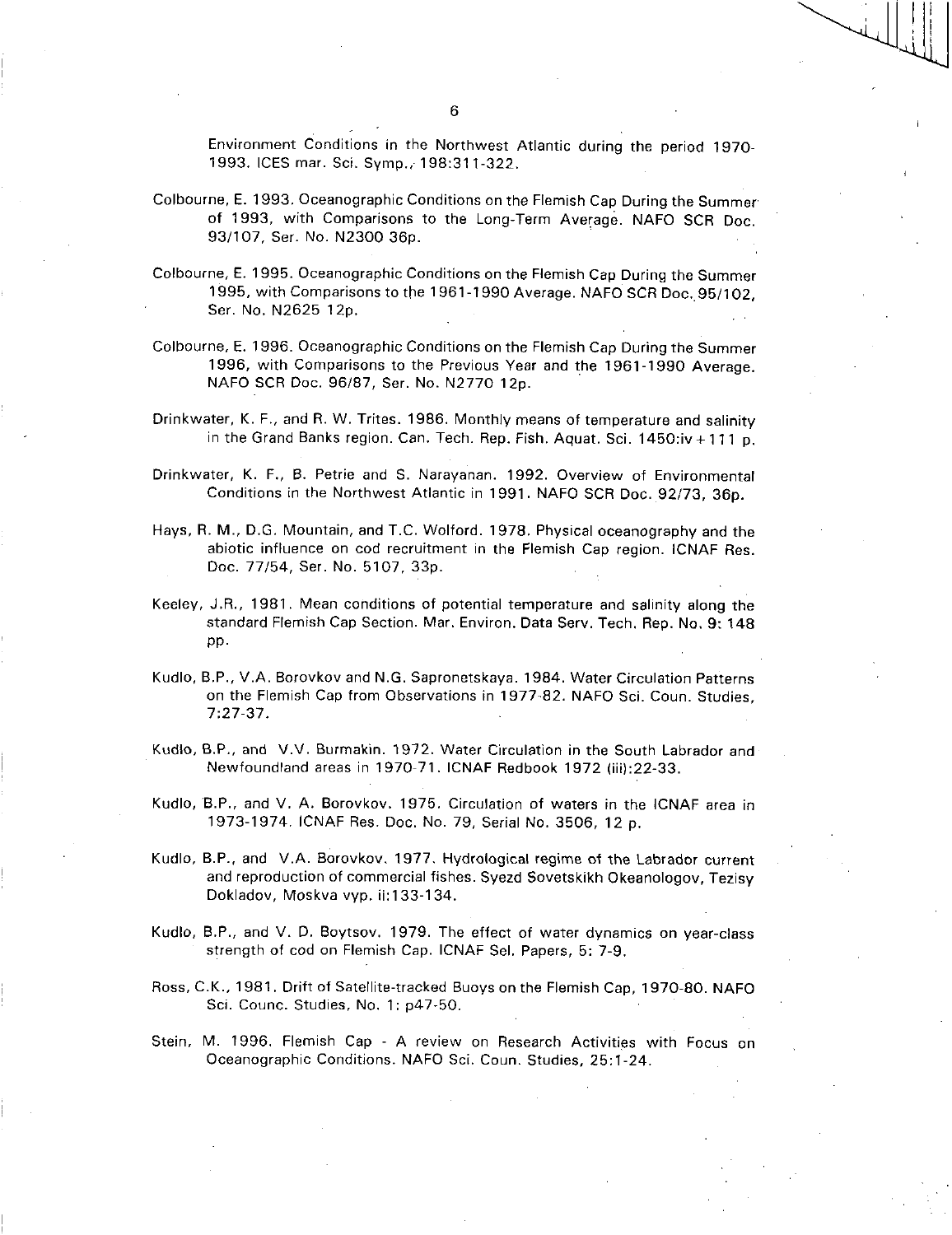



Fig. 1. (a) The major circulation features around the Flemish Cap area (Adapted from Anderson, 1984) and (b) the location of stations occupied during the summer of 1997. Bathymetry lines are 2000, 1000, 500, 400, 300, 200 and 150 m.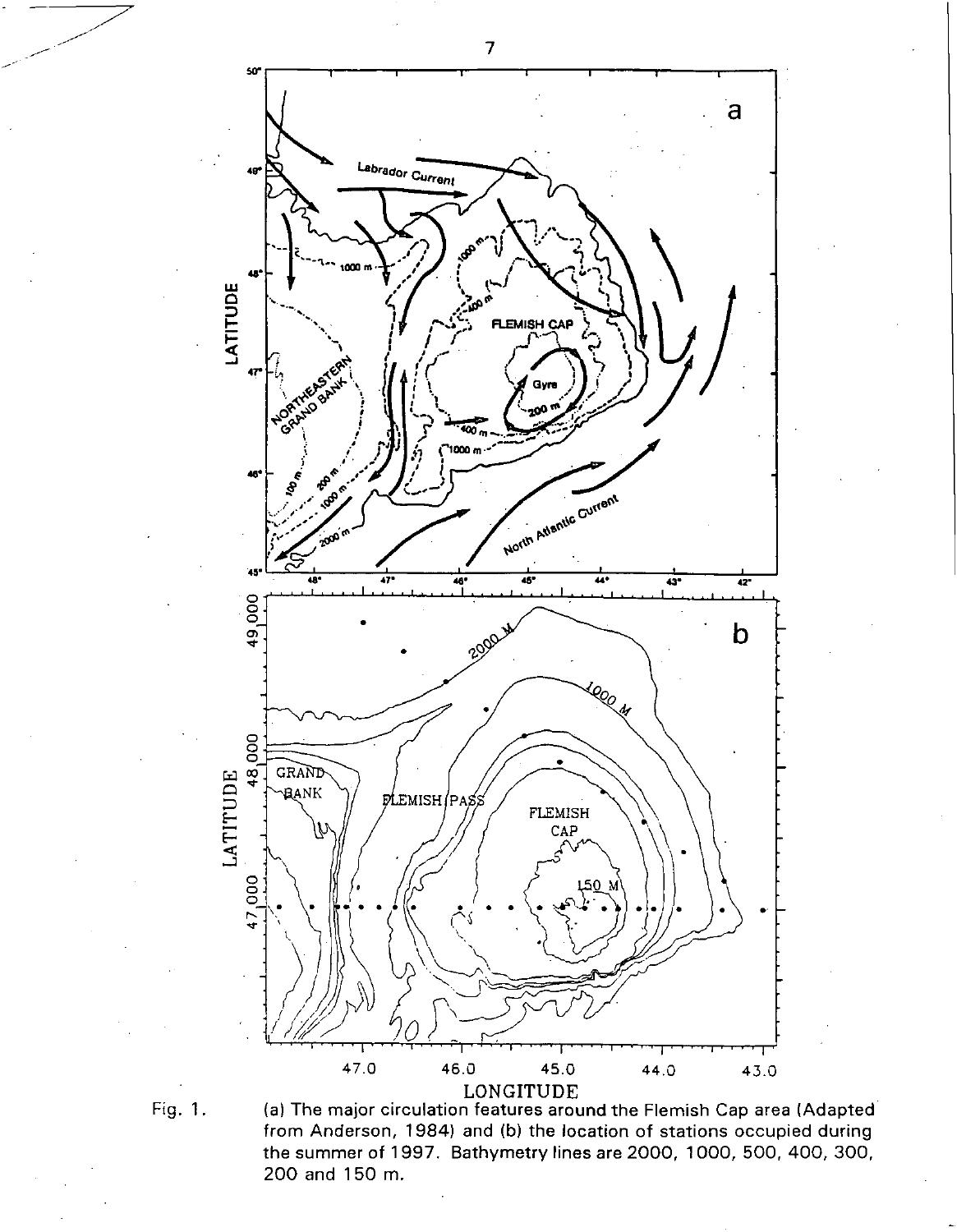

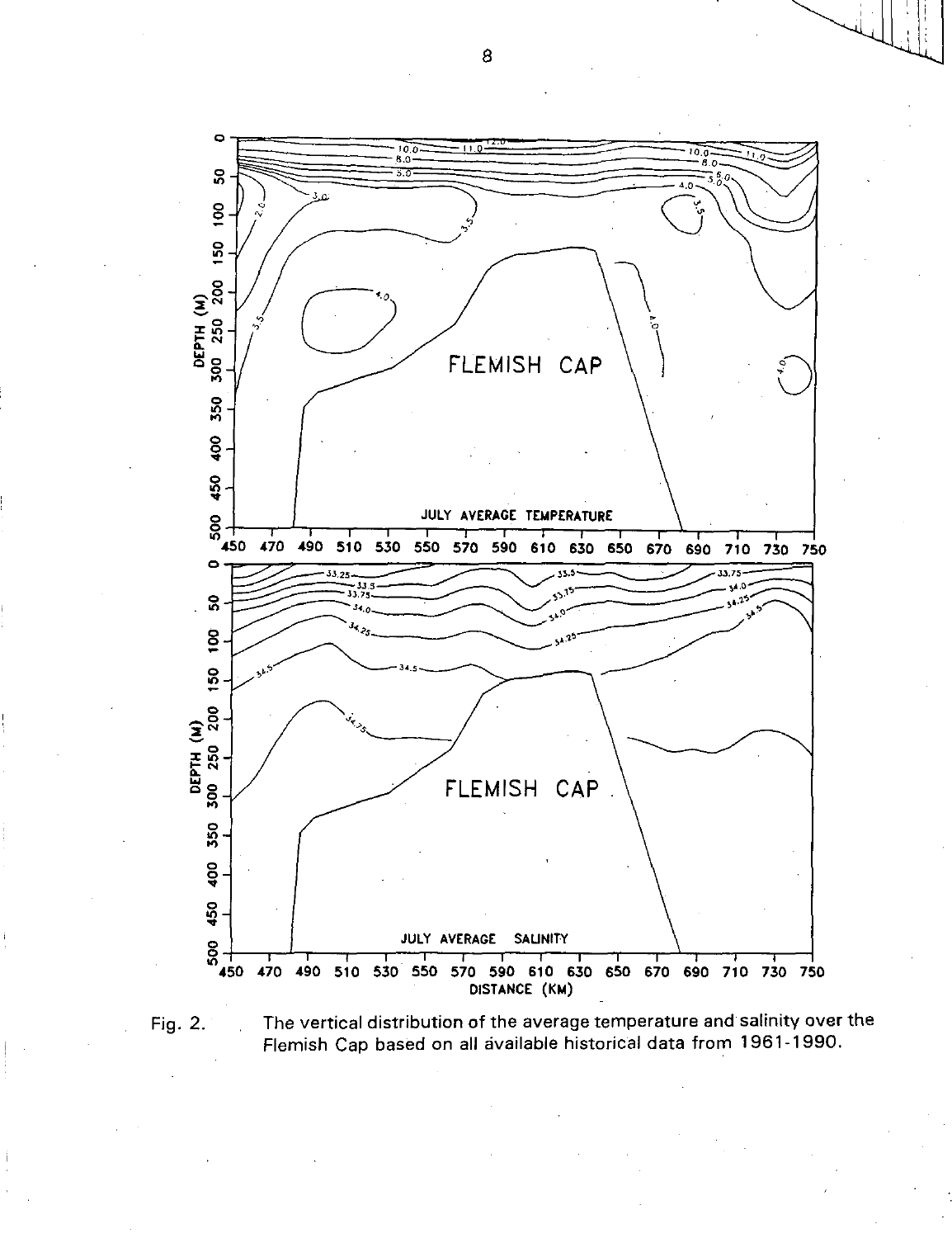

Fig. 3 The vertical distribution of temperature over the Flemish Cap (along 47°N) for July of 1996 and 1997.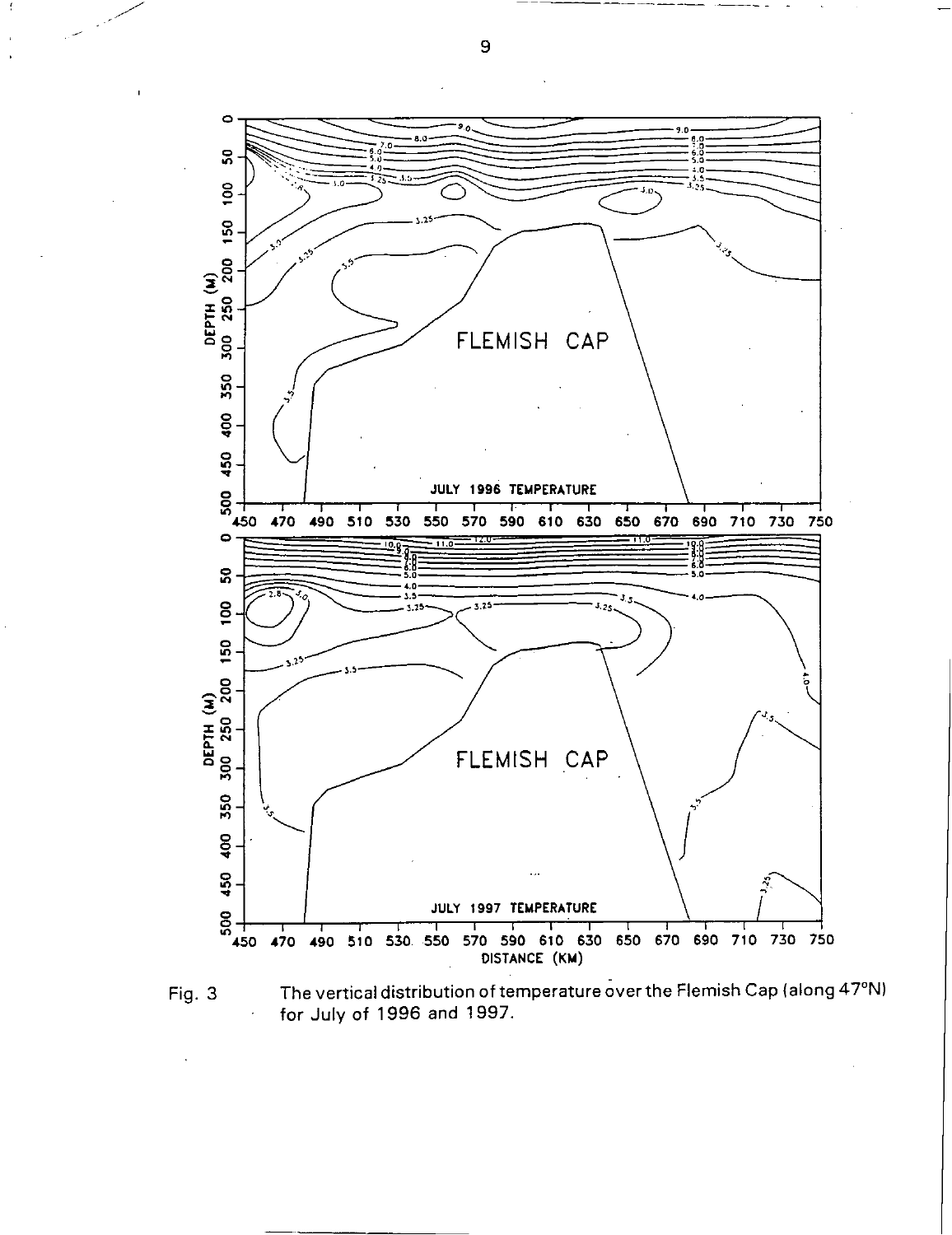

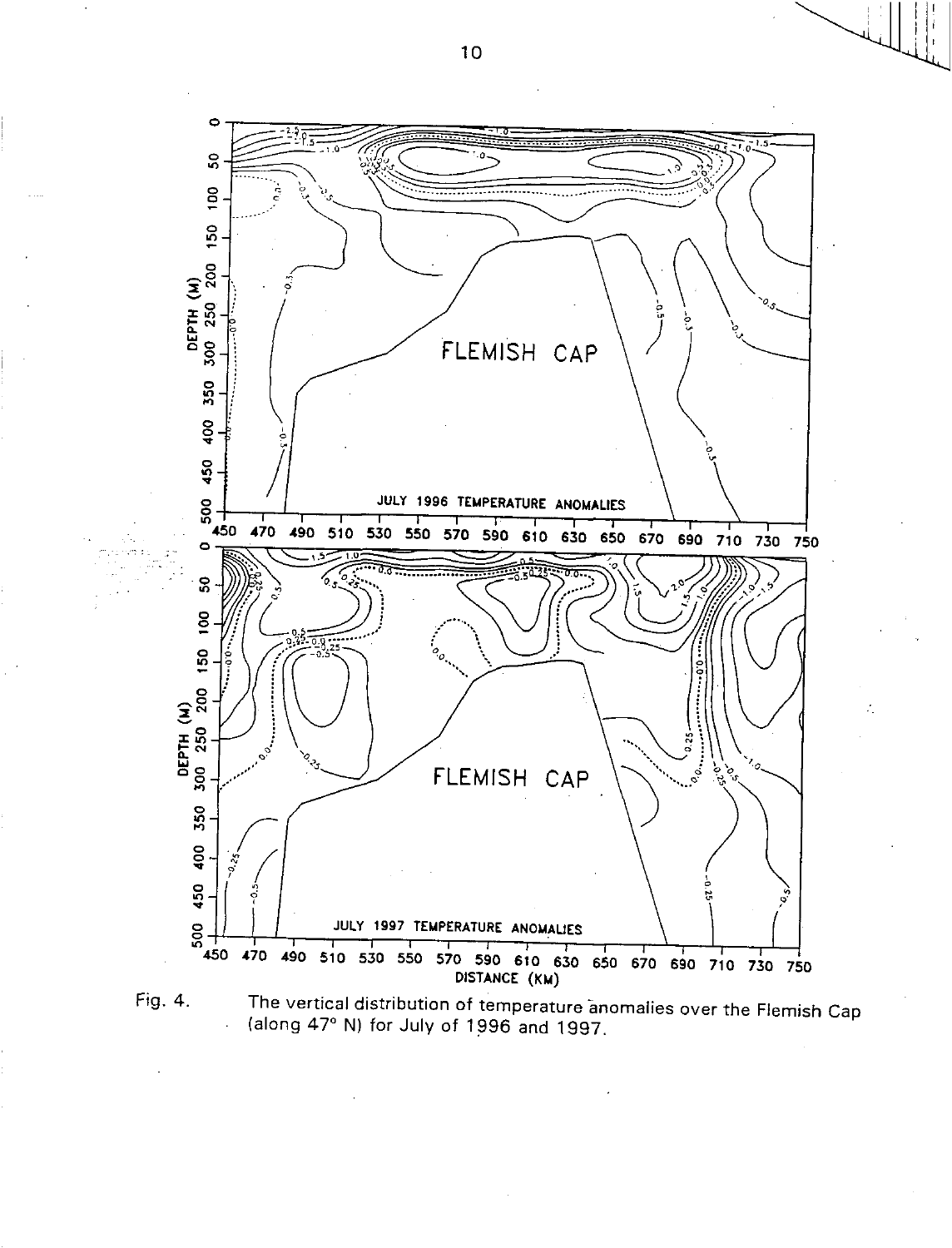

÷.

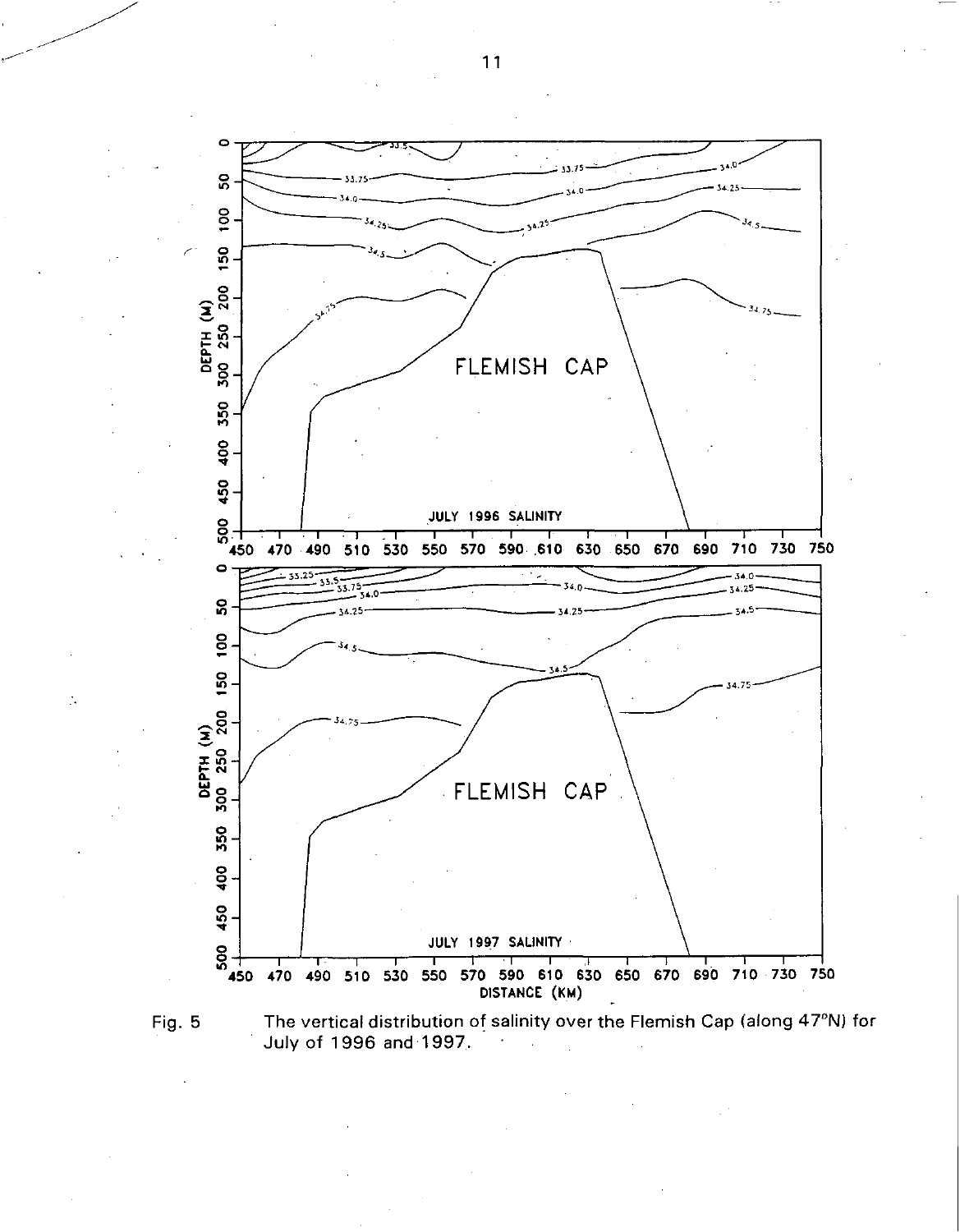

Fig. 6. The vertical distribution of salinity anomalies over the Flemish Cap (along 47° N) for July of 1996 and 1997.  $\ddot{\phantom{0}}$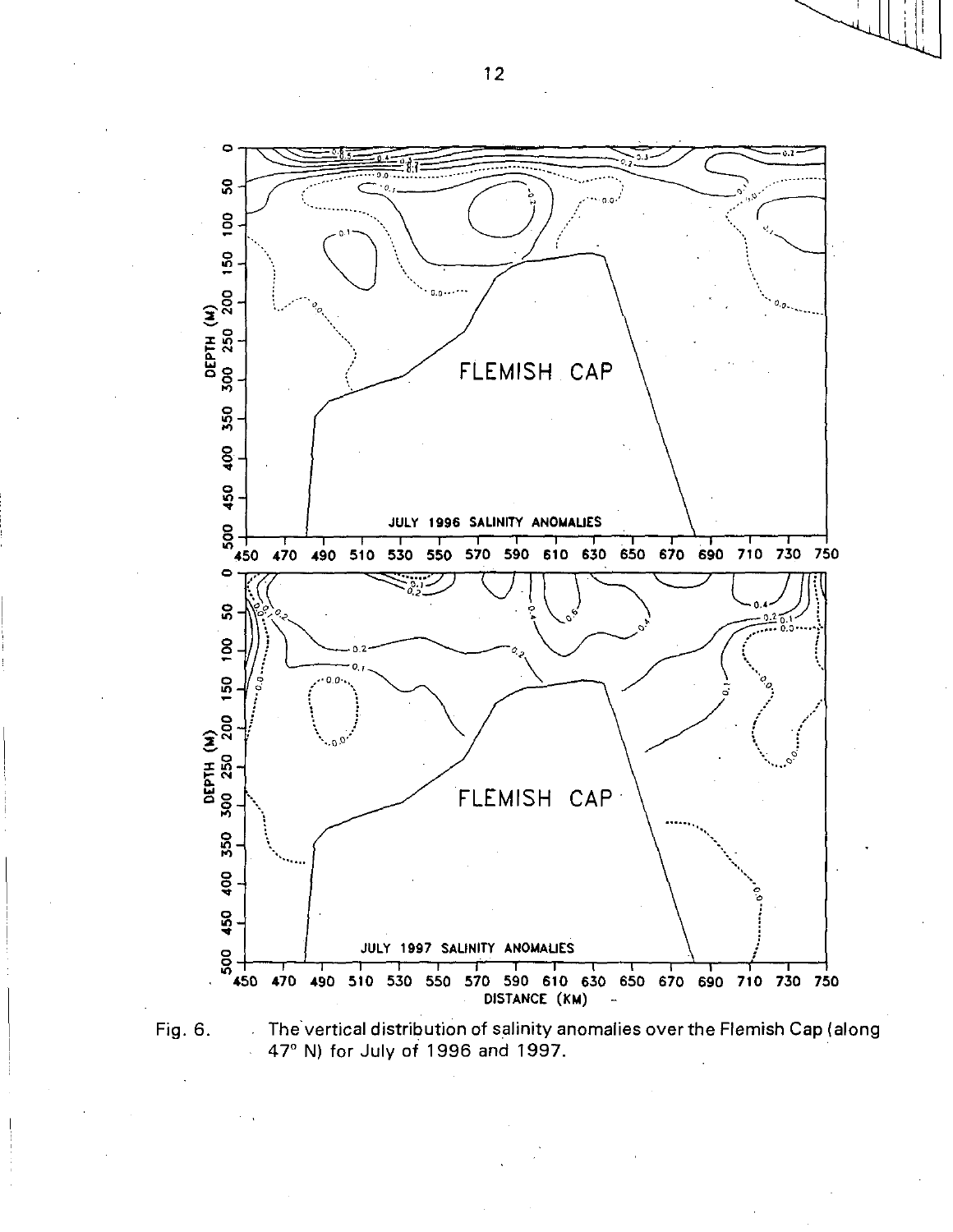

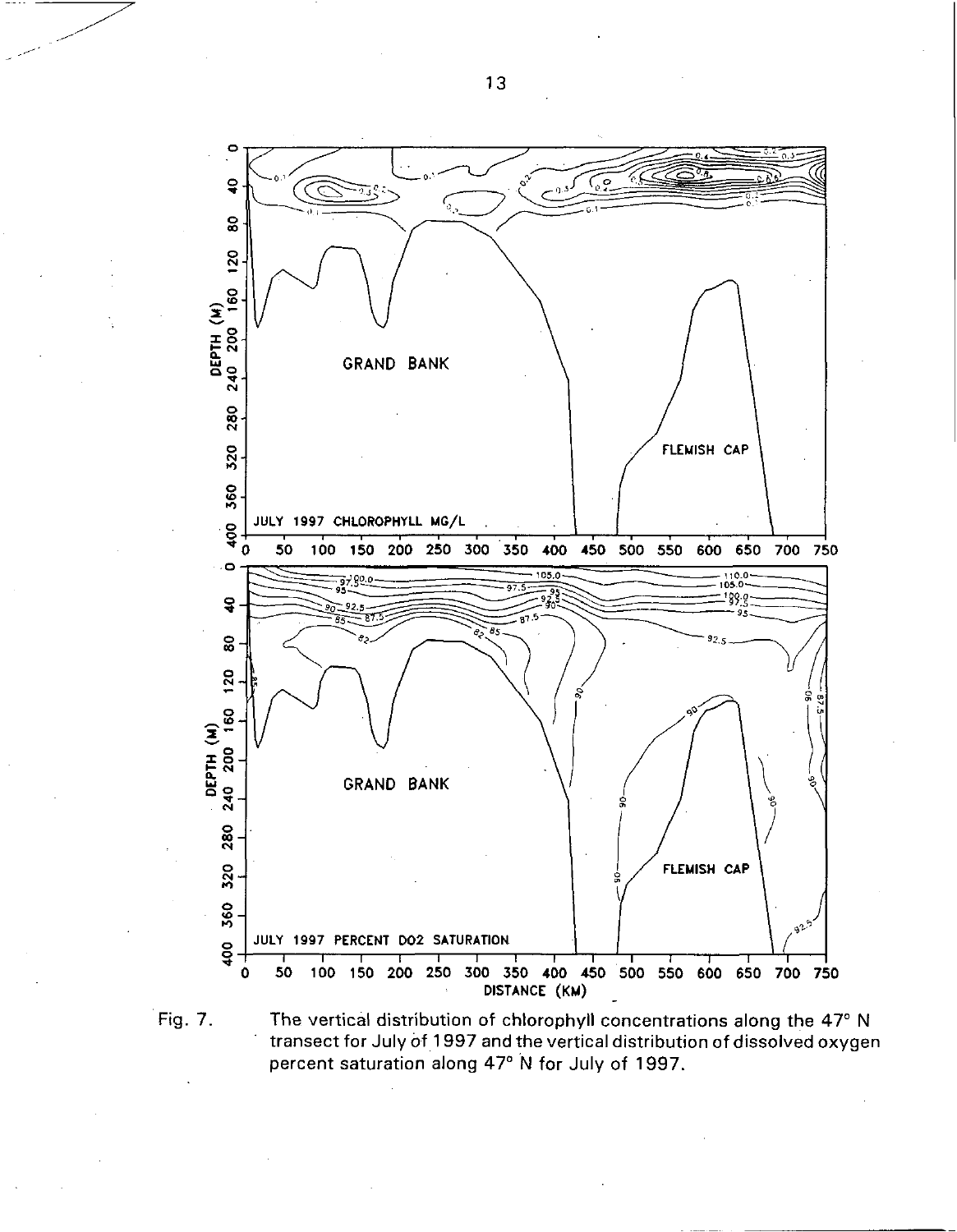



A vertical cross-section of the N-S current field in cm/s over the Flemish Cap (along 47° N) during July of 1996 and 1997 from a 150 kHz ADCP. Negative currents are southward and positive are northward.